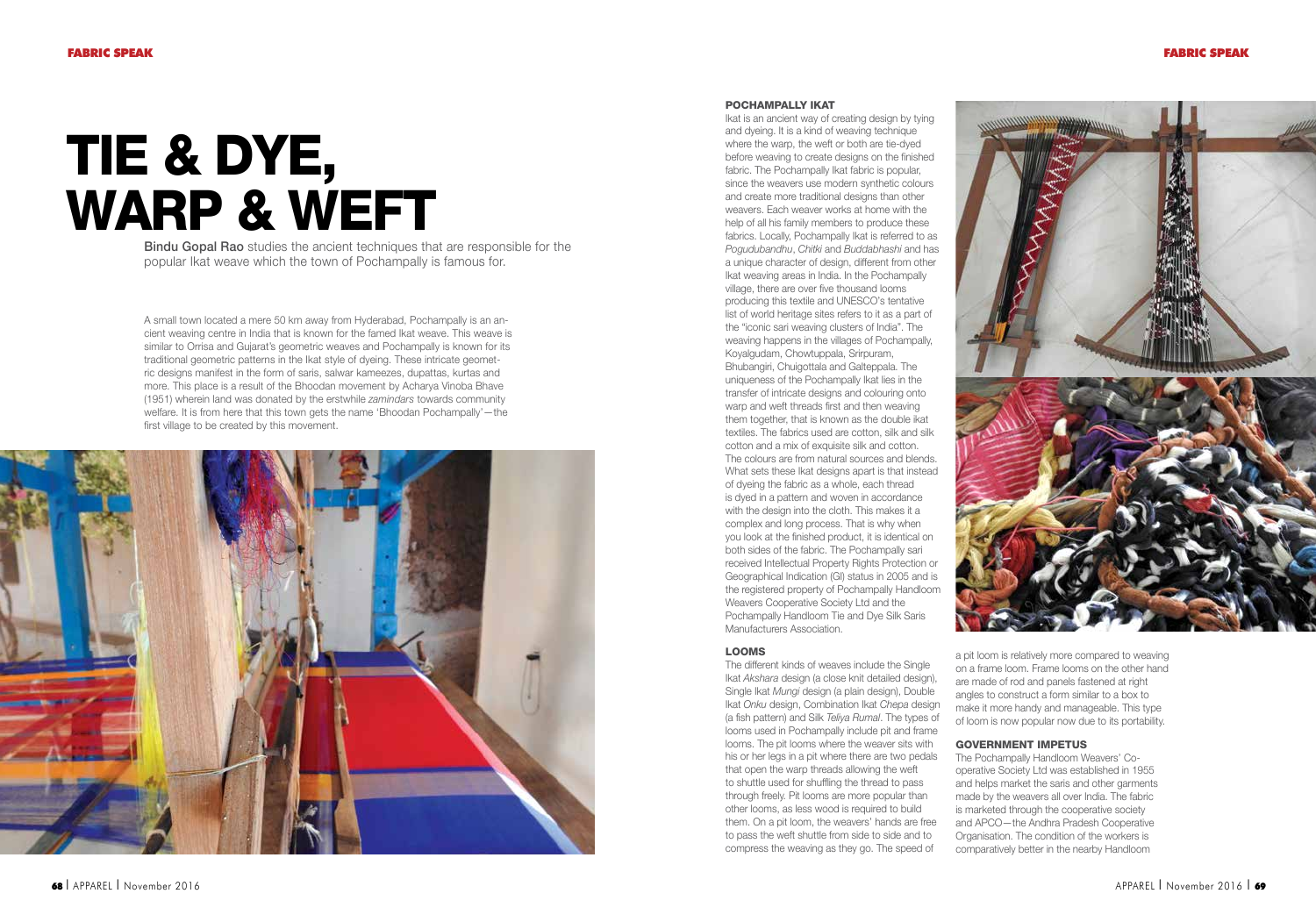



THE BEST PART OF POCHAMPALLY IS THAT THE VILLAGE ITSELF HAS MANY HOMES WHERE YOU CAN SEE THE WEAVERS AT WORK. IN FACT, THE BEST WAY TO LEARN MORE ABOUT THE WEAVERS AND THEIR WEAVES IS BY going INTO THE VILLAGE AND INTERACTING WITH THE PEOPLE.

Park. This park was set up by the Union Ministry of Textiles and employs about 400 weavers to make a host of products including bed spreads, table covers, quilt covers and bags, apart from saris. While designs on the saris woven in homes are mostly traditional, those in the Handloom Park have modern designs as well, done by a team of dedicated designers.

The best part of Pochampally is that the village itself has many homes where you can see the weavers at work. In fact the best way to learn more about the weavers and their weaves is by actually going into the village (which is impeccably clean) and interacting with the people who are more than willing to explain the process. There are also numerous stores that dot the main road where you can actually buy the finished product, as well.

## Handloom Matters

The Government has initiated the Integrated Handloom Cluster Development Programme, sponsored by the Ministry of Textiles. Puttapaka, a village in Nalagonda where the art still thrives, was chosen under this scheme. Thanks to the initiative, Telia Rumal saris that were hitherto mere relics from the past hope to find a place in the markets soon. The three-year Cluster Development programme implemented through the Crafts Council of Andhra Pradesh has succeeded in providing marketing facilities. Another initiative is the creation of a Pochampally